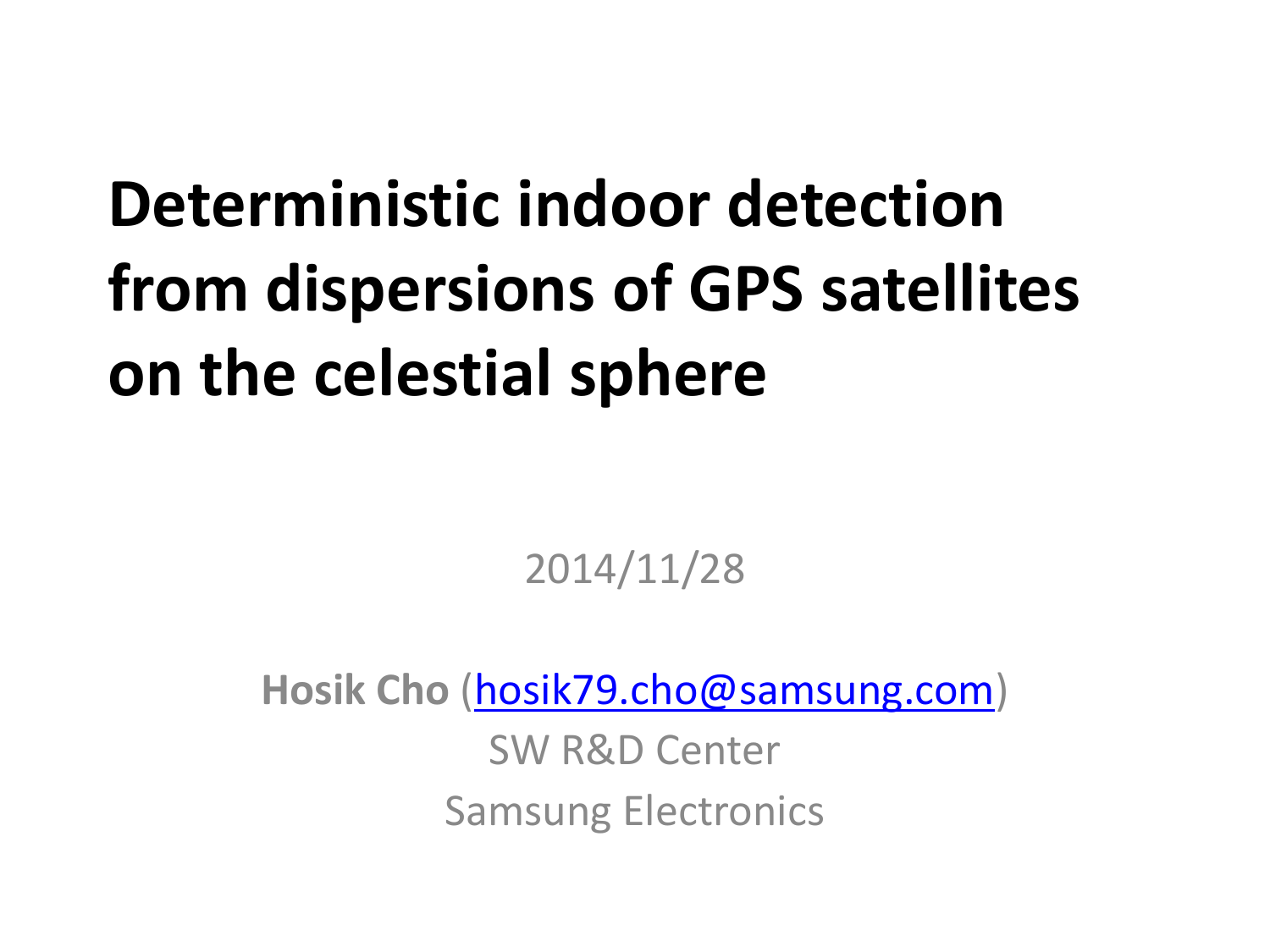# Background

- We are making a location-based service, called Routrip.
	- TodayLog : Record my whole day movements with my activities.
	- MapStroy: Compose the routes to a story and share with friends.





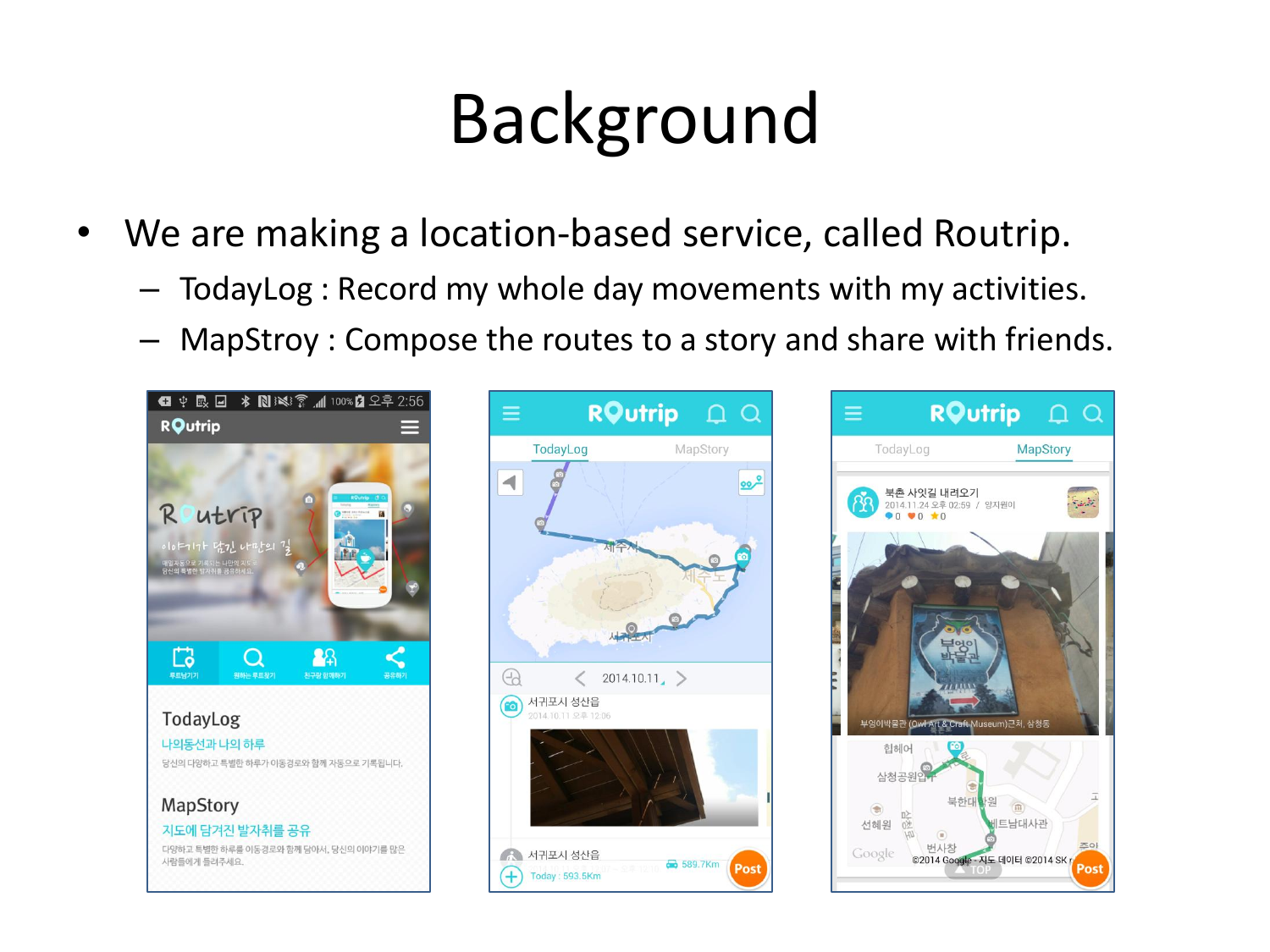# Background

- One of the biggest hurdle is the power consumption while tracking the location of users continuously.
	- Coarse sampling  $\rightarrow$  loss in movement points
	- Fine sampling  $\rightarrow$  battery drain
- After many trial and errors, Routrip consumes
	- 1.6mA in the stationary state
	- 5.6mA in the walking/running state
	- 18.3mA in the vehicle/transport state
- As most users spend much time in the stationary state, we want to reduce the power consumption while stationary much less.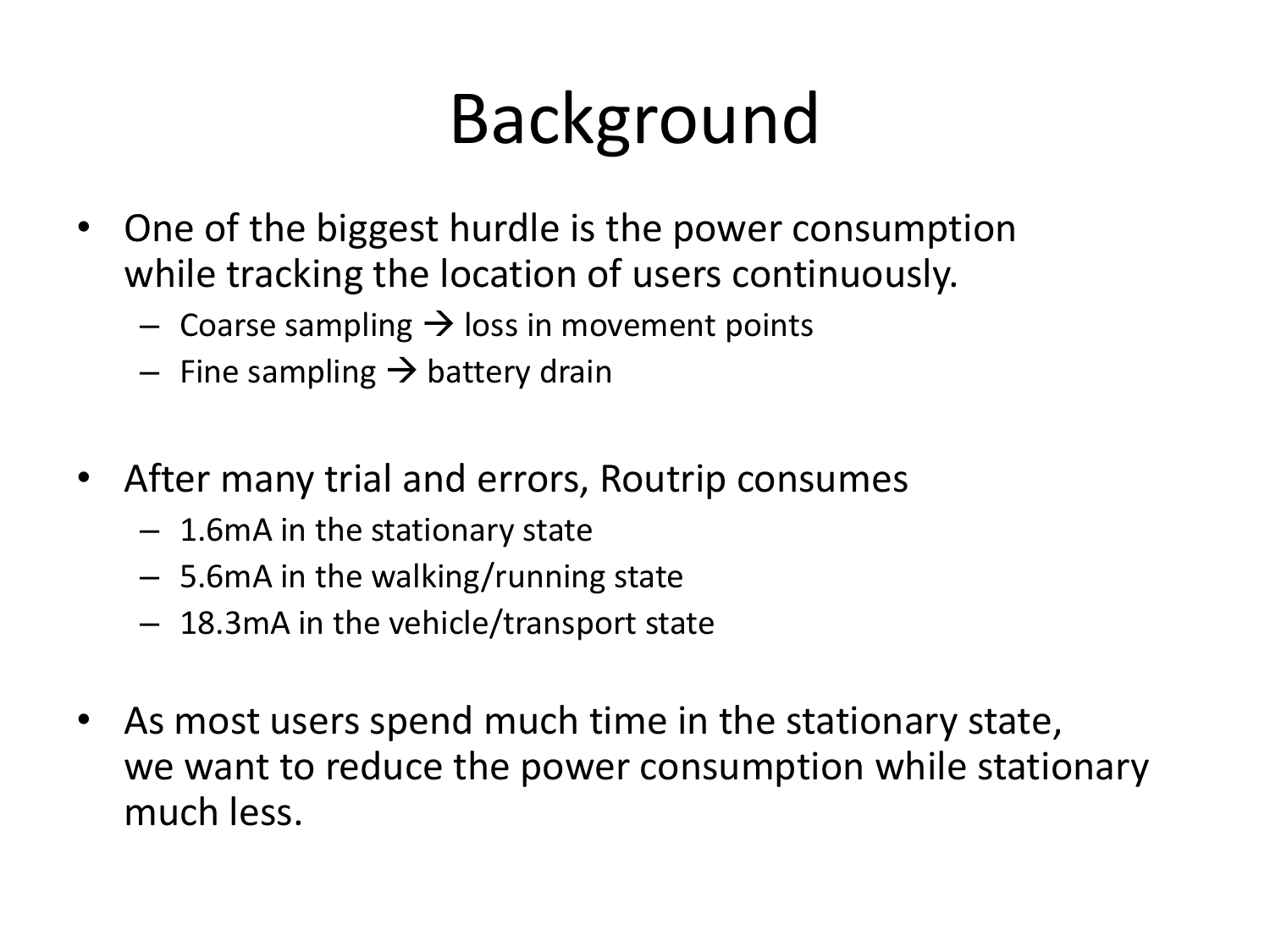### Indoor Detection

• If the mobile device could detect that it is inside buildings, the service can use longer intervals to check its location.

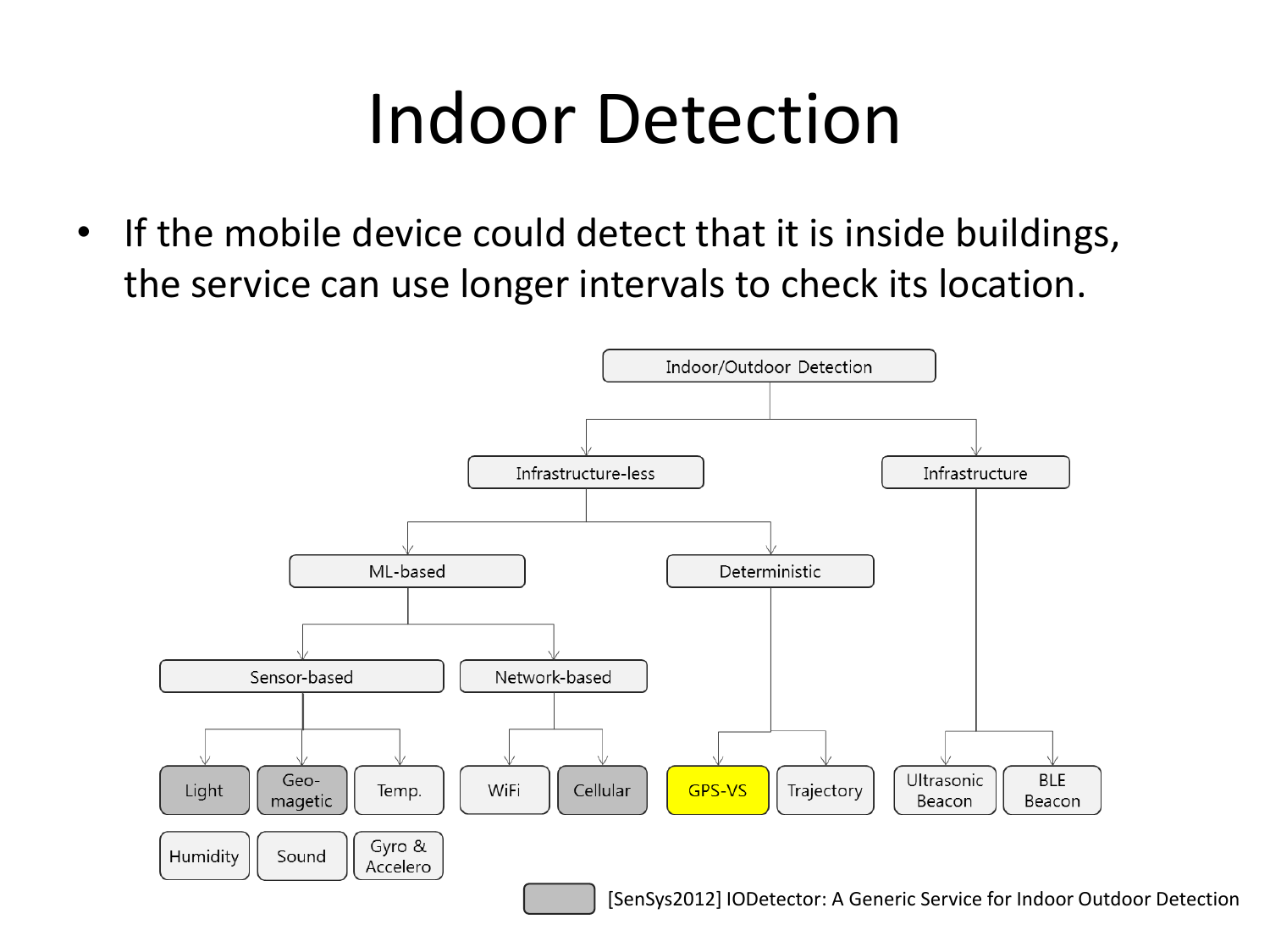### ML-based vs. Deterministic

- In machine-learning based approaches,
	- 1. Collect the sample data (training set)
	- 2. Generate the classifier model using ML algorithms
	- 3. Decide the status from real-time test data
- As the classifier model is generated by training set data, we need sample data as many as possible for high accuracy, but even with many data, the model may be over-fitted to the specific environments.
- So, we want to make a method to detect indoor or outdoor without any prior knowledge on the environments.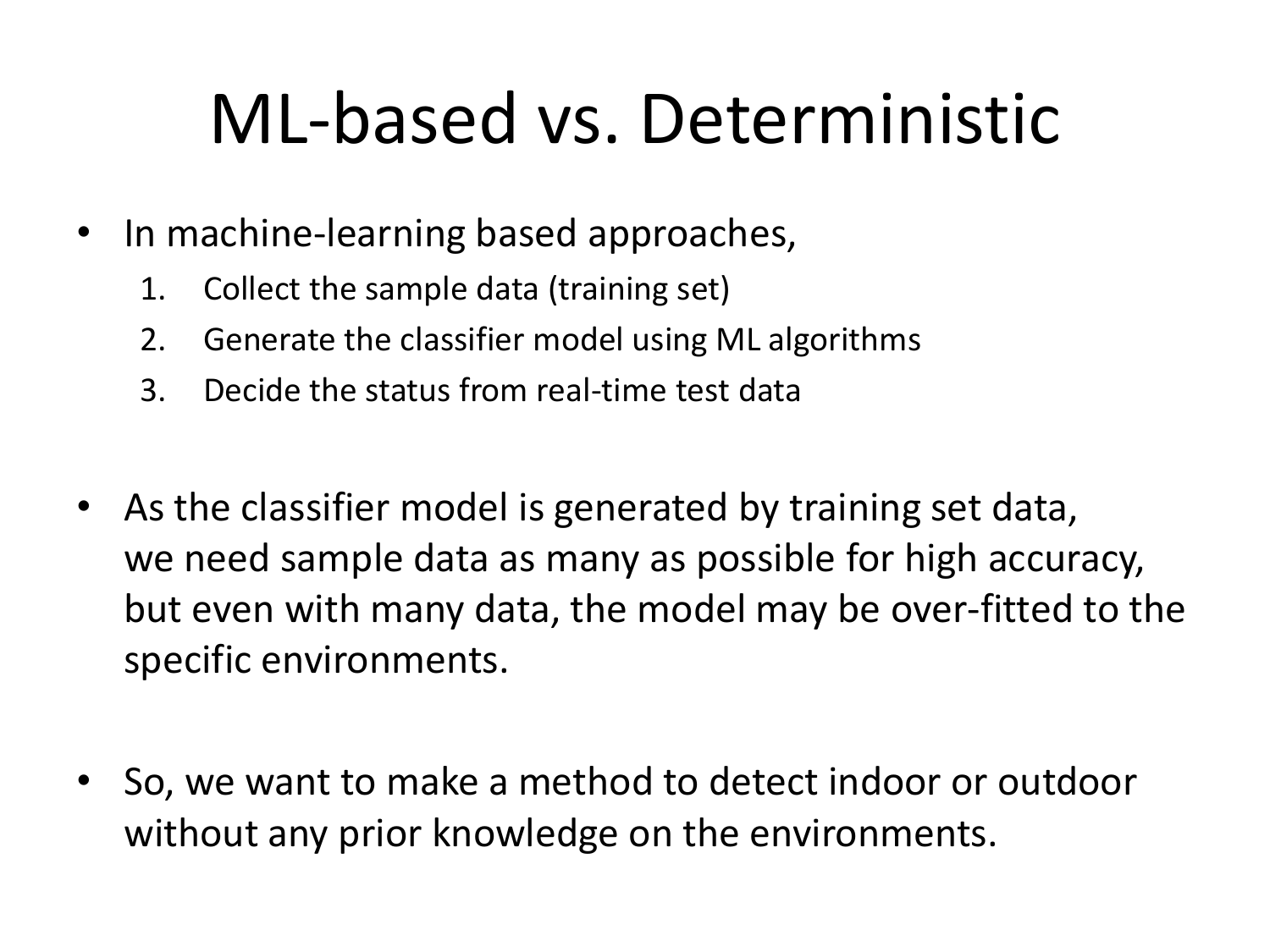### GPS & NMEA

- The fixed location from GPS chipset is delivered to the host system using the format of NMEA0183 standard.
	- GPGGA: Global Positioning System Fix Data
	- GPGSV: GPS Satellites in View

\$**GPGGA**,092750.000,5321.6802,N,00630.3372,W,1,8,1.03,61.7,M,55.2,M,,\*76 \$GPGSA,A,3,10,07,05,02,29,04,08,13,,,,,1.72,1.03,1.38\*0A \$**GPGSV**,3,1,11,*10,63,137,17*,07,61,098,15,05,59,290,20,08,54,157,30\*70 \$**GPGSV**,3,2,11,02,39,223,19,13,28,070,17,26,23,252,,04,14,186,14\*79 \$**GPGSV**,3,3,11,29,09,301,24,16,09,020,,36,,,\*76

- Usually, we concern only fix data for the current location.
- But, there are more information for all visible satellites including their azimuth and elevation.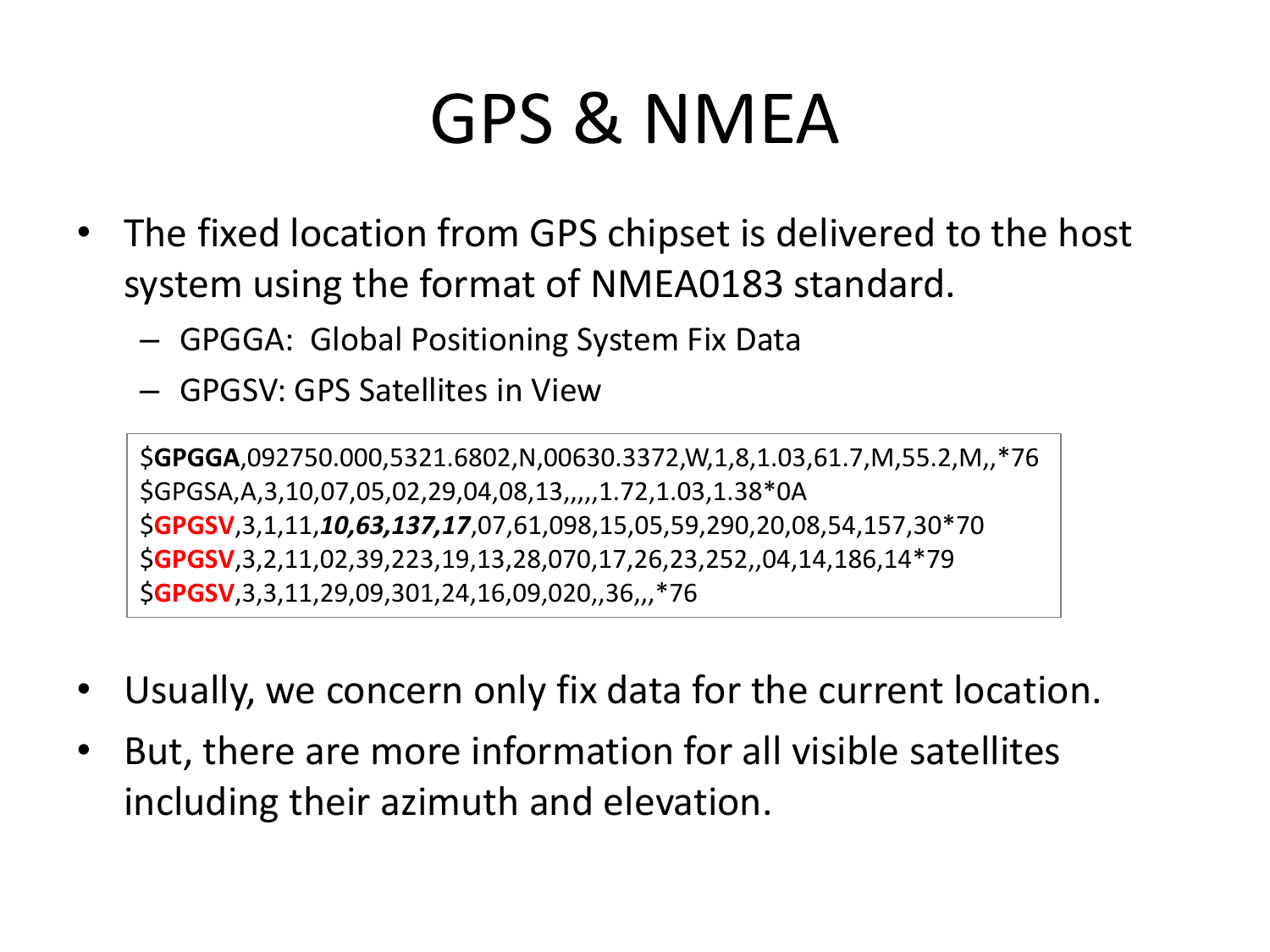# Plotting on the Celestial Sphere

- First, we calculated the position of all visible GPS satellites using information from NORAD and NASA.
- And, plotted both calculated and received GPS satellites information on the celestial sphere.

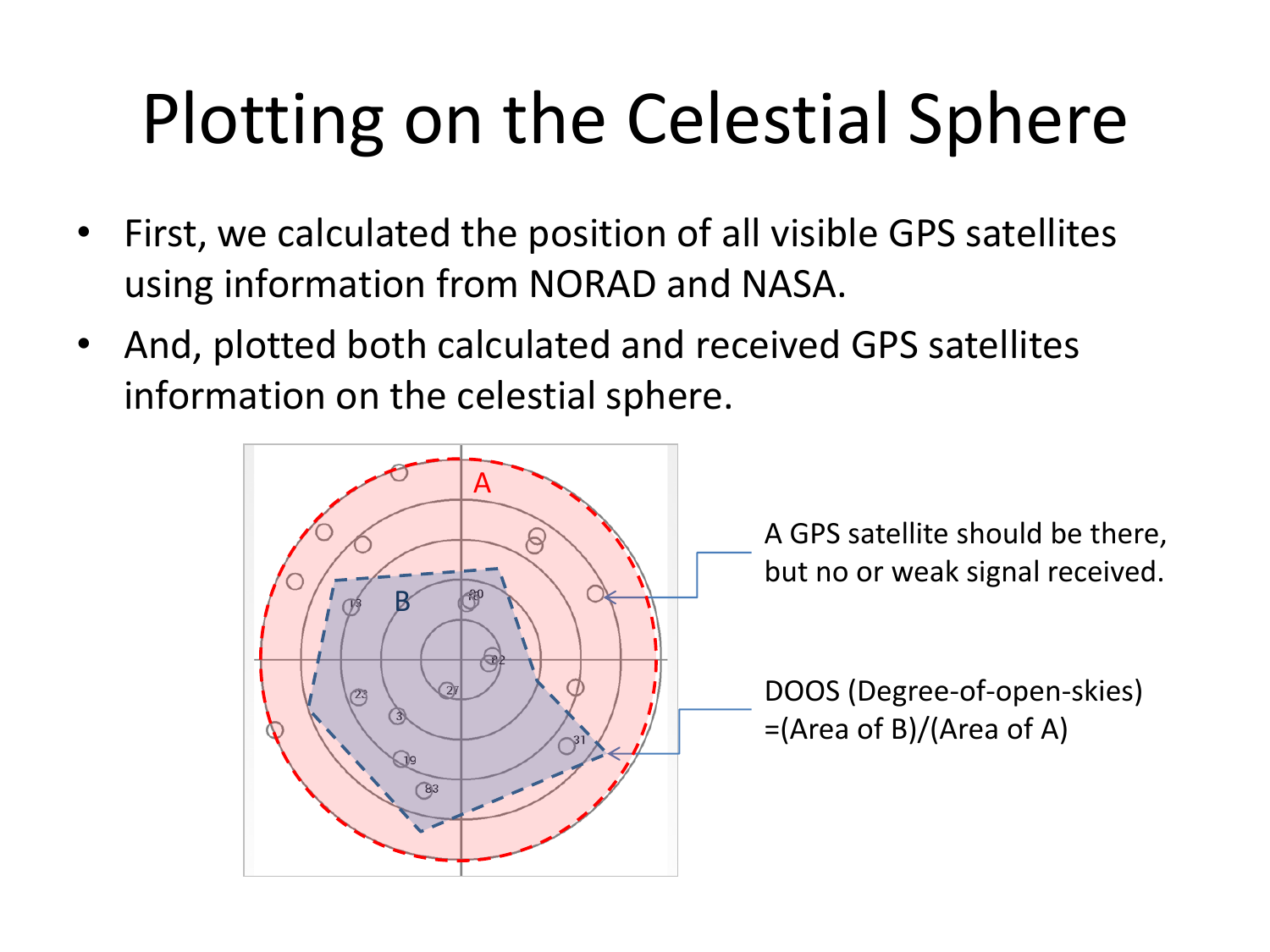# Determining DOOS threshold

• We measured false positive and false negative ratio according to the threshold value of the DOOS metric.

|                | <b>Ground Truth</b> | <b>System Result</b> |
|----------------|---------------------|----------------------|
| False positive | Outdoor             | Indoor               |
| False negative | Indoor              | Outdoor              |

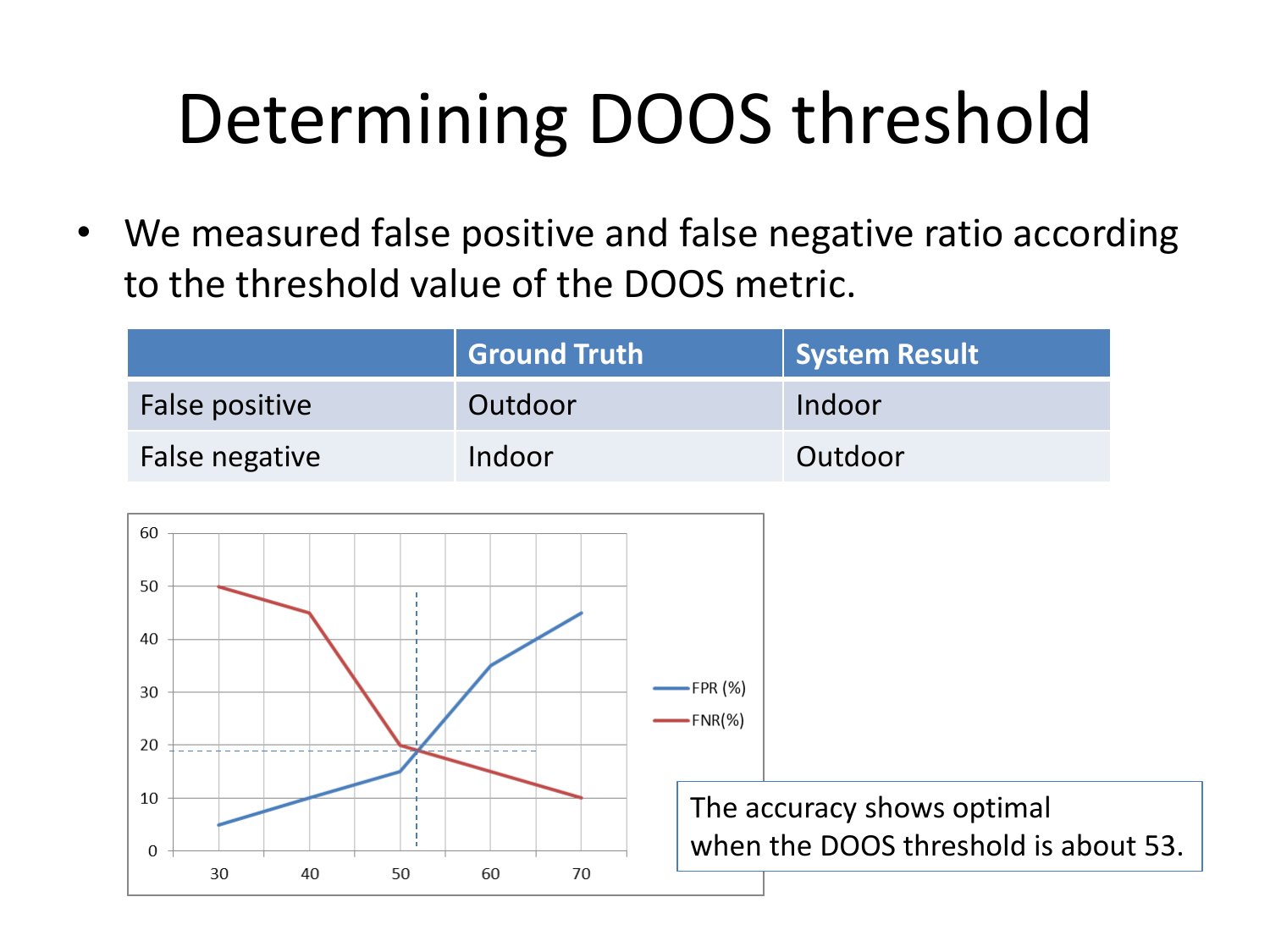### Power Consumption

- Periodic use of GPS might consume much power.
- But the detection mechanism can utilize the GPS location requests from other location-based services passively.

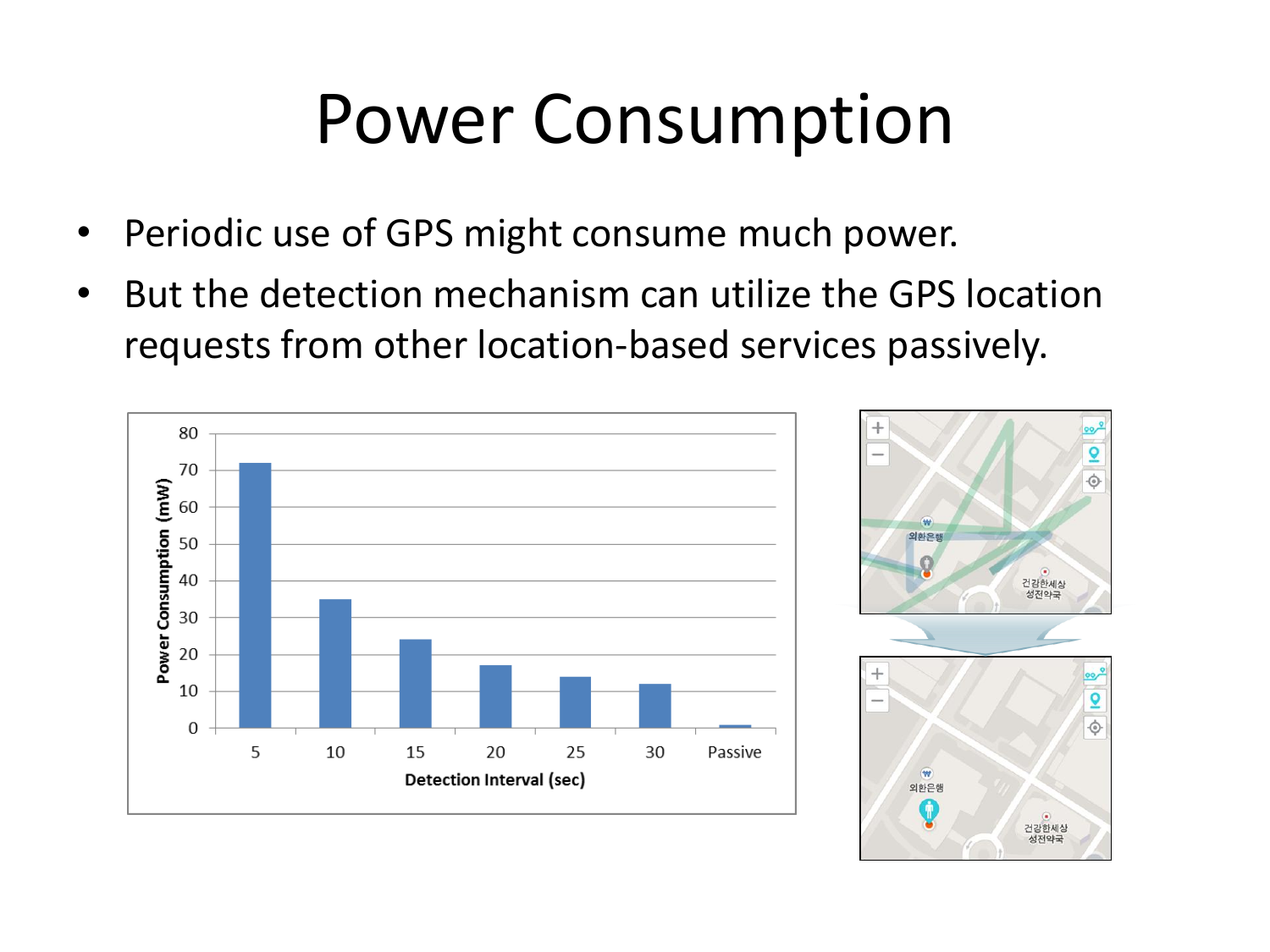### Availability

• To evaluate the availability, we selected 15 identical locations and performed the detection 10 times over two days.



The false ratio showed about 17%